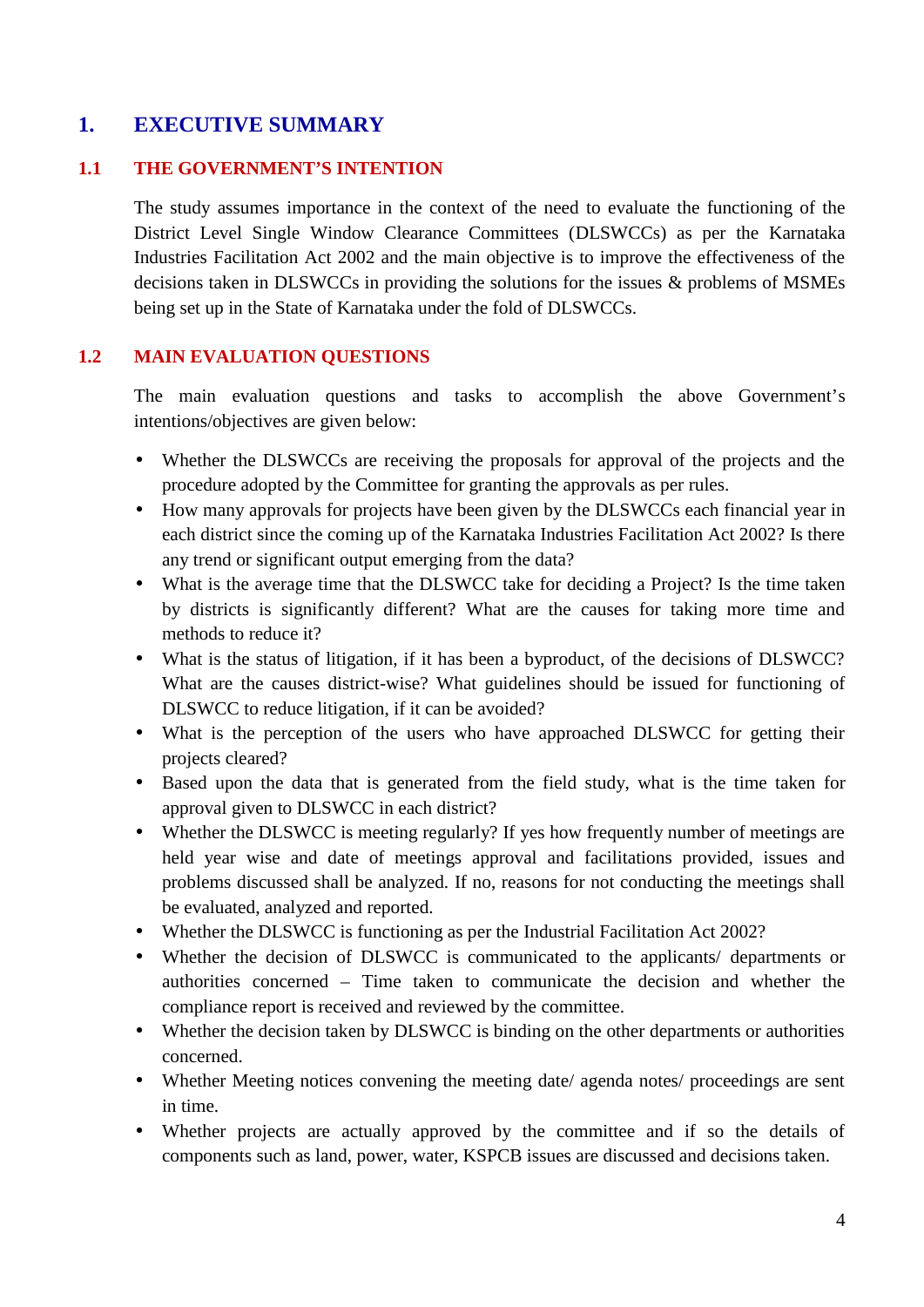- Whether the Combined Application Form is obtained from the applicant and whether the details in the Combined Application Form are filled up and scrutinized by the Member Secretary office.
- Whether the DLSWCC meeting is effective and useful to the applicants.
- Whether all the members are personally attending the meeting or Representative of the members are attending the meetings, whether the decisions are taken by the committee based on the feedback or information given by the representatives by members.
- Whether the reports regarding approval of projects are sent to higher authorities or not, if reports are sent the quality of the report and whether any formats have been devised for submitting the report. If reports are not sent the evaluator shall suggest various means and formats required in consultation with the Head Office.
- Feedback from the District Industries Association, Chairman Member of the Committee with regard to functioning/ strengthening/ empowering of DLSWCC.
- Whether any difficulties and constraints are faced during the approval/ decision and implementation?
- Whether decision of DLSWCC pertains only to project approvals or it also covers policy matters/ suggestions for the benefit of MSME sector projects?
- How DLSWCC is monitoring the approved projects?
- What is the follow-up mechanism for implementation of approved projects
- What is the weightage given to monitoring?
- How does the DLSWCC ensure that its decisions are being implemented by all the concerned departments/ agencies?
- Proportion of MSME projects approved in the DLSWCC.

### **1.3 EVALUATION APPROACH AND METHODS**

**A) Approach:** The evaluation study is required visit the District industries Centres (DICs) of Karnataka State, obtain the data for 12 years and analyze the data. Good and bad practices will be highlighted in the report. Obtaining the opinion of Chairmen, Members Secretaries and some of the important members of Committees such as KIADB, KSSIDC, KPCB, Concerned Electricity Supplying Companies and other members as deemed fit by the study. It is also required to interview few applicants for their opinion on functioning of DLSWCCs. The study is being carried out with the help of five-stage methodology. It is initiated with project inception, which is followed by desk research and literature review, field survey and personal interviews, data analysis, validation of findings, draft report preparation and report finalization.

**B) Methodology Adopted:** Methodology adopted for completing the study comprises of (a) Desk Research, (b) Field Survey, (c) Data Analysis, (d) Draft Report Preparation and (e) Final Report Preparation.

#### **1.4 KEY FINDINGS AND RECOMMENDATIONS**

Investors and entrepreneurs experience hurdles in obtaining timely approvals at different levels. For the investment to materialize the business environment must be conducive and the various Government Agencies should serve as facilitators, so that the investors feel at home in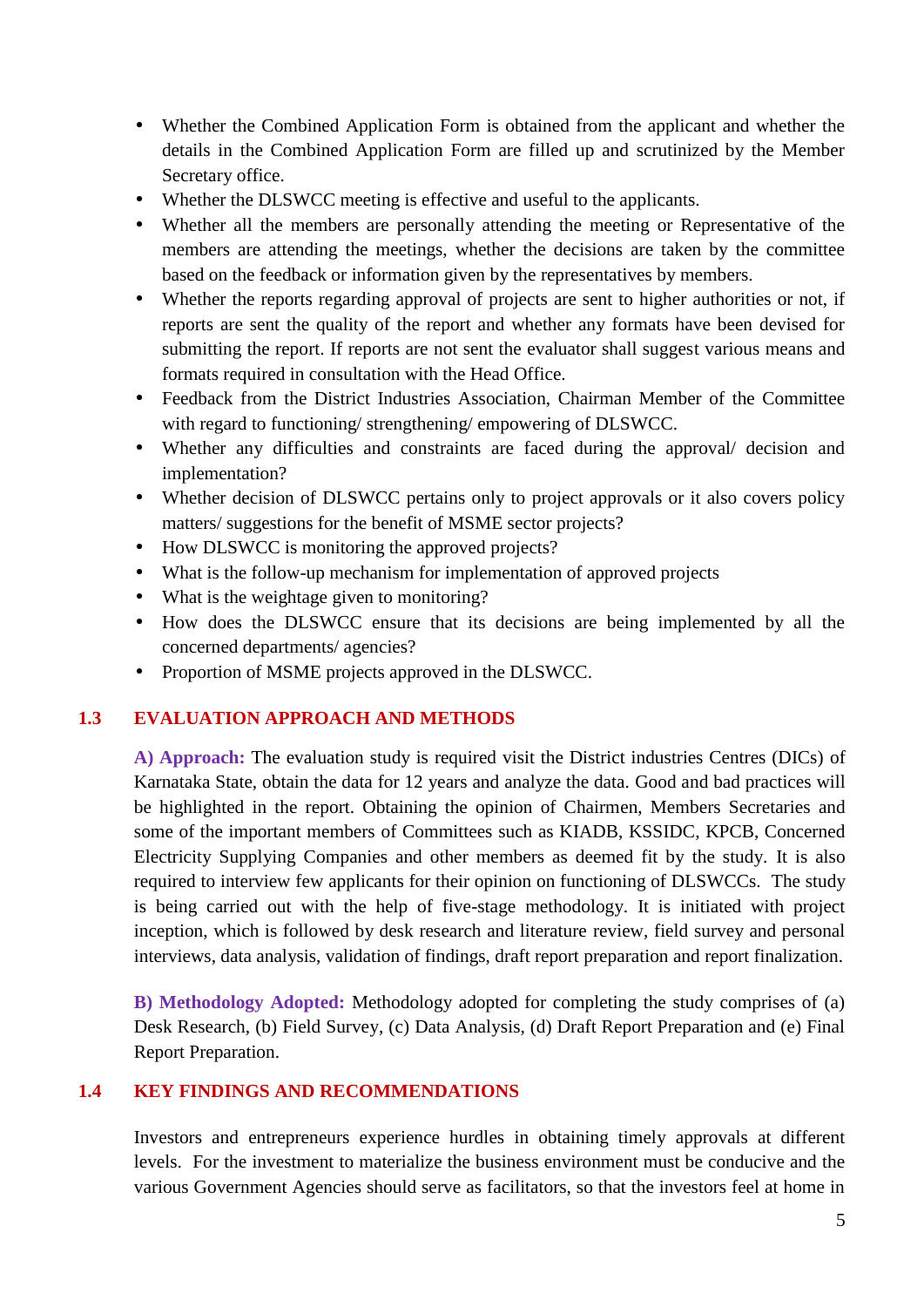the State. The expectations of the investors are high and hence the Government of Karnataka has to gear up to meet the challenges of the competitive environment.

### **1) DICs to be Proactive Facilitators**

The District Industries Centres (DICs) to be proactive to make it as an effective Single Window Agency at District Level. Once a project is cleared in the DLSWCC, it interacts with the other agencies and obtains approvals from them without making the investor's visit to each agency for individual approvals. This process will be completed within defined a time limits.

#### **2) Combined Application Form**

It is found from the field study that it is not happening in majority of the districts. All the DLSWCCs should have to accept Combined Application Form (Form I & II) at DIC level. It will speed up the implementation process in the respective districts.

#### **3) Lack of Monitoring System from Directorate of Industries & Commerce**

- The State Level Office (Directorate of Industries & Commerce) should meet periodically at least once in a month to review the progress made at the district level and seek necessary data on the implementation of the Scheme(s).
- Review Meeting has to be conducted at least once in three months at State Level with all Committee Members of all the districts. There is less coordination/monitoring system on the Single Window Clearance System by the Directorate of Industries & Commerce, GoK and it should be strengthened.
- Similar kinds of industrial units are coming up in few districts. Awareness Generation Campaigns need to be conducted by the officials of DICs on available resources in the areas of respective districts, where there is a good scope for potential projects.
- The institutions involved in promoting industry in the State the KUM, KIADB, DIC, KSSIDC, KSPCB, Electricity Companies, local bodies, etc will be made professionally strong to truly serve the purpose of rapid industrial development.

#### **4) Strengthening of Industrial Infrastructure**

#### a. **Land Allotment by KIADB and Plot/Shed Allotment by KSSIDC:**

- $\hat{N}$  In order to ensure orderly establishment, growth and development of industries in the State, Government of Karnataka needs to ensure acquisition of land by KIADB for setting up industrial areas. There is no timeframe for completing the acquisition process/proceedings including payment of compensation. Hence, KIADB should indicate a time frame within which the land will be acquired and allotted to investors.
- $\overline{N}$  Land Bank Data in KIADB should be computerized and made more comprehensive and include all data that the investor would require to take a decision.
- $\tilde{N}$  KIADB must display in online system a clear allotment procedure to meet the demands of the investors, on First Come First Served Basis, who will complete the all the requisite formalities online and KIADB should ensure transparency in allotment of land/plots in industrial areas. The KIADB should also allot required land to KSSIDC, which in turn allot plots/ sheds to the prospective entrepreneurs.